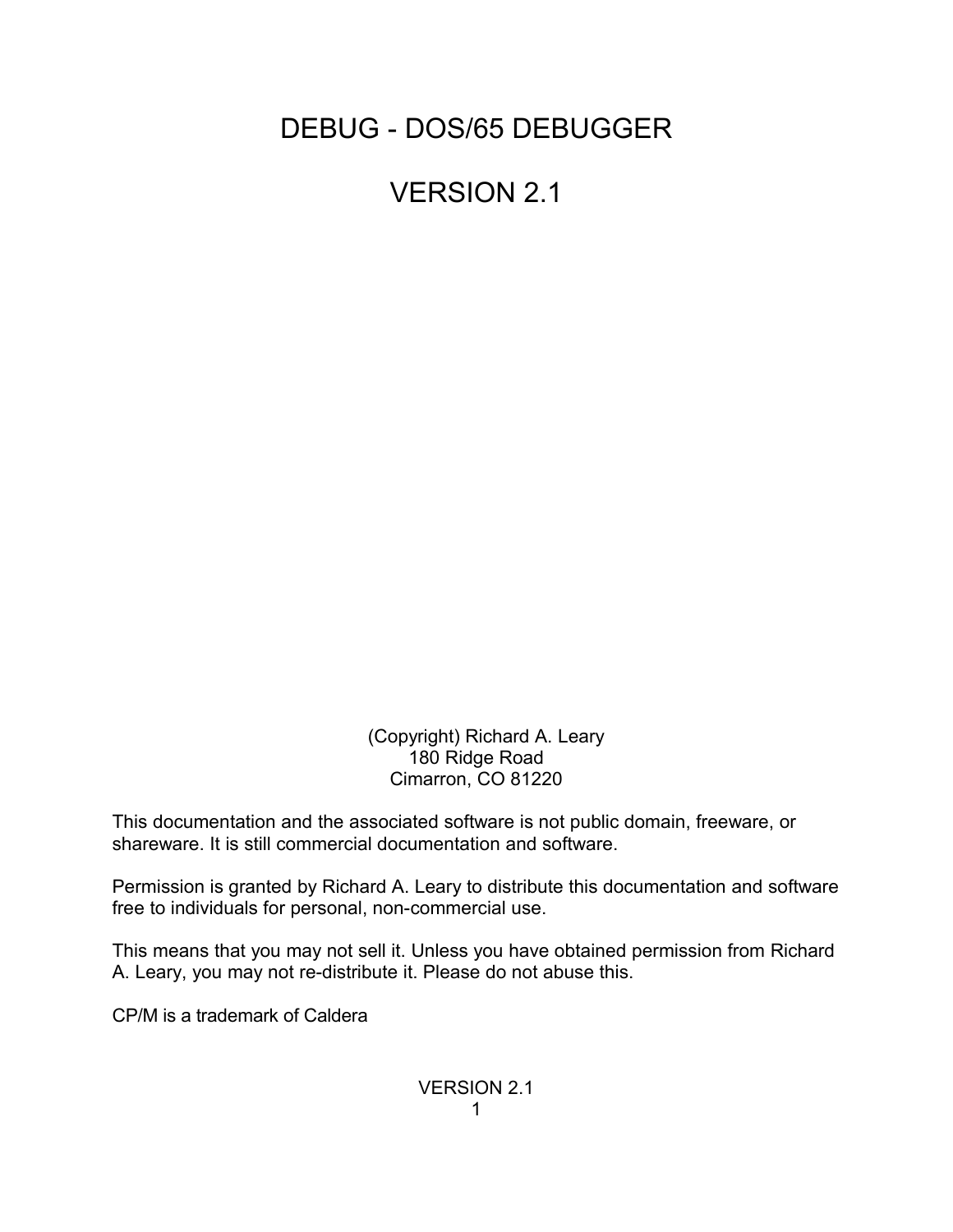# **TABLE OF CONTENTS**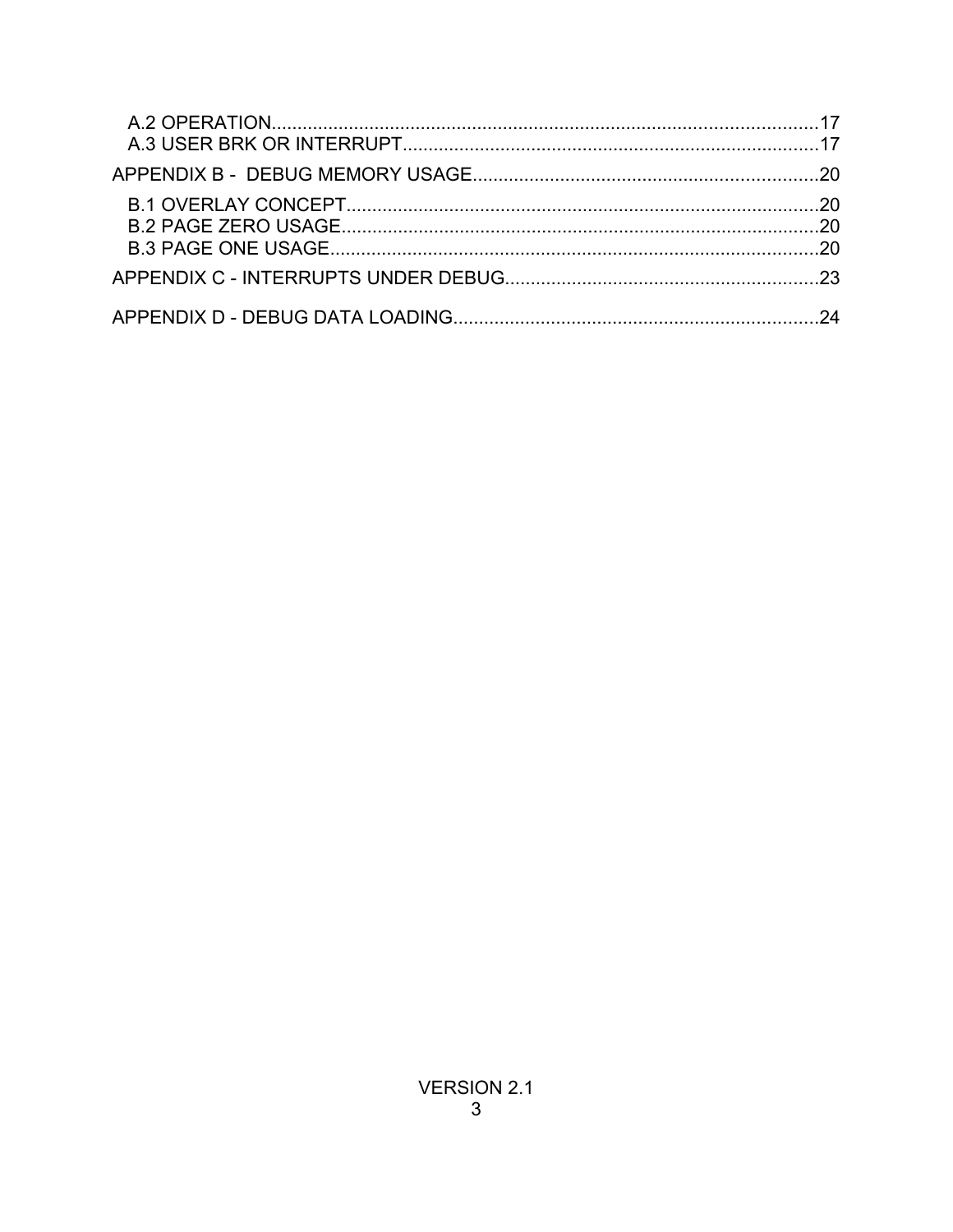## **SECTION 1 - INTRODUCTION**

## 1.1 OVERVIEW AND CONCEPT

The DOS/65 Assembly Language Program Debugger, file DEBUG.COM on the distribution diskette, provides the means to load, examine, modify and test programs running under DOS/65. Most of its features can be fully used regardless of the peculiarities of the host system. It is, however, at its best when used in a system which allows modification and use of the 6502 IRQ/BRK vector or a JMP pointed to by that vector. In that case, up to two breakpoints can be used for program debugging. The software is designed to automatically detect whether breakpoints can be used and then reconfigure the software accordingly. Additional detail about the use of breakpoints is contained in Appendix A and a complete description of the available commands is contained in Section 3.

1.2 KEY FACTS

The Version 2.1 DEBUG:

- Includes the ability to view memory as hexadecimal or ASCII data and as machine language.
- Allows DOS/65 files to be loaded, with or without an offset, into the TEA.
- Includes the ability to modify memory.
- Allows execution of programs to be accomplished with zero, one or two breakpoints.
- Will accommodate most common IRQ/BRK and destination JMP (\$4C or \$6C) combinations.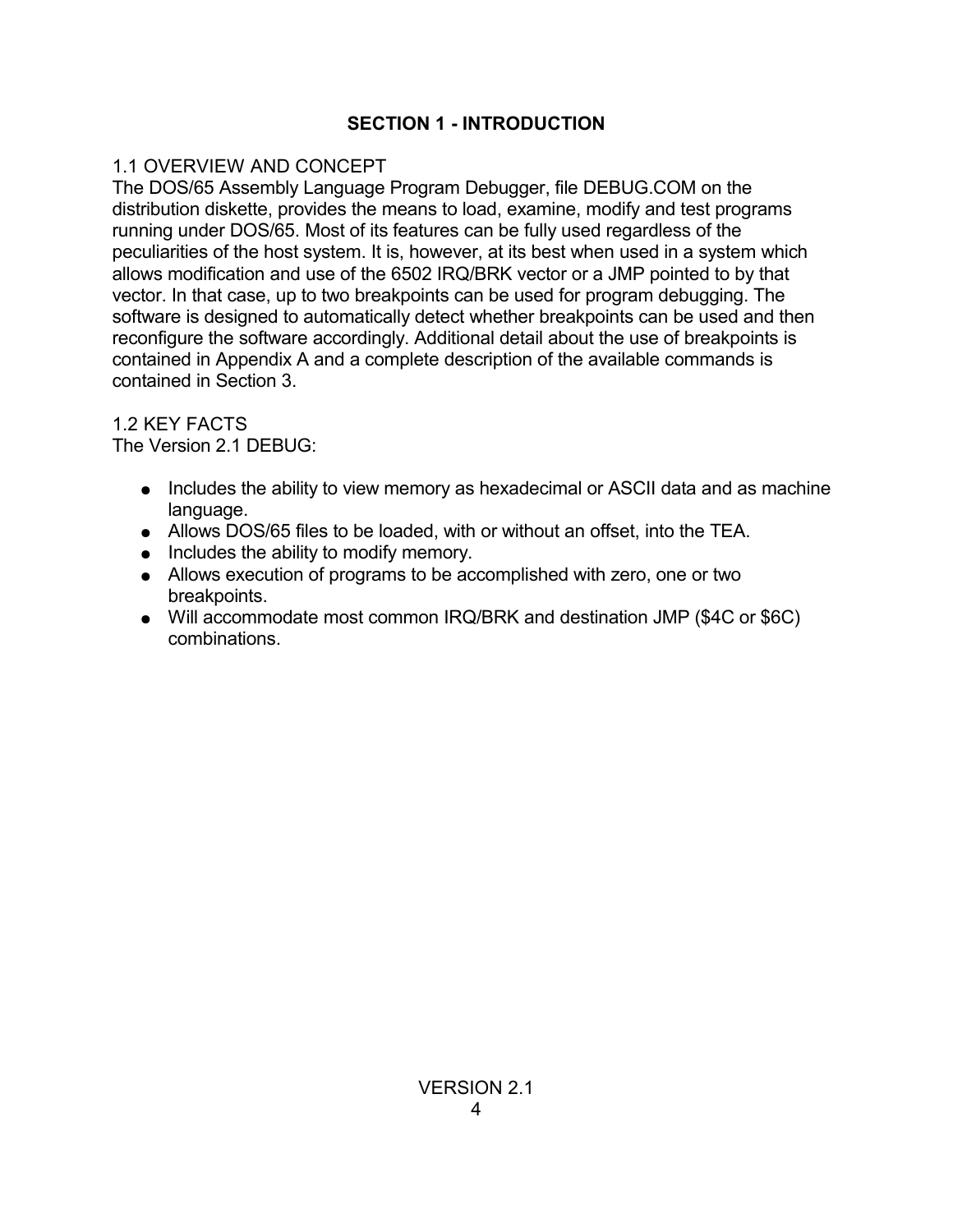# **SECTION 2 - EXECUTION**

Program execution is initiated using CCM command line of the general form.

(drive:)debug (drive:)(file name.type)

The first optional drive field designates from which drive the program DEBUG.COM will be loaded if the default is not to be used. The drive and file name fields following the "debug" are optional. If used they will cause the designated program to be loaded, without offset, into the TEA in preparation for debugging as discussed in Section 3. DEBUG commands are available to accomplish the same effect and in fact those commands allow more flexibility in loading through use of an address offset.

The following are examples of CCM command lines for DEBUG and the resulting action (user inputs are underlined):

| IMANI )              |                                                                                                                                                                                       |
|----------------------|---------------------------------------------------------------------------------------------------------------------------------------------------------------------------------------|
| A>debug test.kim     | Loads DEBUG.COM from the default drive (A) which<br>in turn loads TEST. KIM into the TEA. TEST. KIM is<br>assumed to be an object code file consisting of<br>"KIM" format records.    |
| A>b:debug b:test.lib | Loads DEBUG.COM from drive B. DEBUG.COM<br>loads the file TEST LIB from drive B. TEST LIB is<br>assumed to be an object code file consisting of<br>"KIM" format records.              |
| A>b:debug test.com   | Loads DEBUG.COM from drive B. DEBUG.COM<br>loads the file TEST.COM from the default drive (A).<br>TEST.COM is assumed to be an executable code<br>file beginning at the start of TEA. |
| A>debug              | Loads DEBUG.COM from the default drive (A).                                                                                                                                           |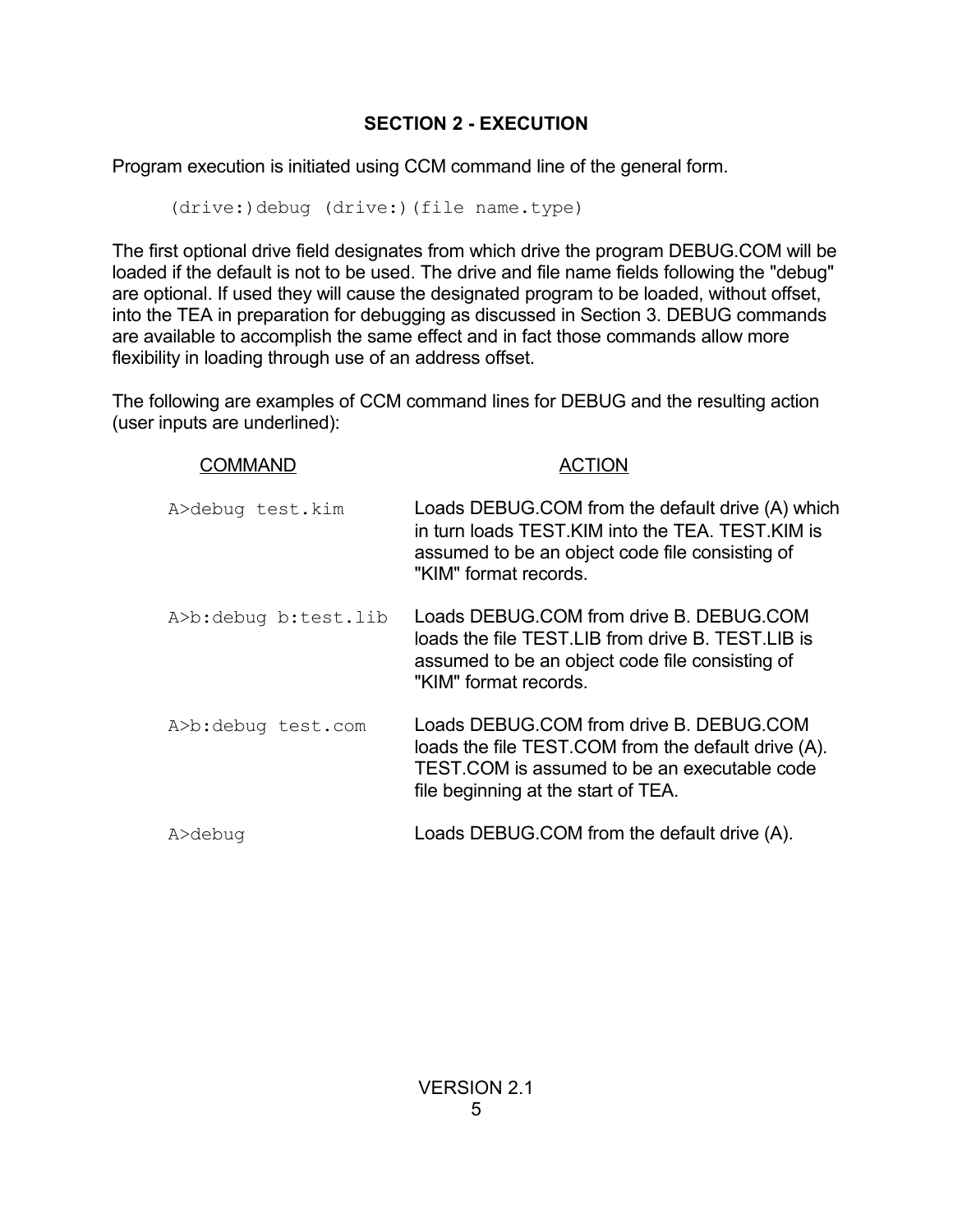### **SECTION 3 - COMMANDS**

#### 3.1 OVERVIEW

The commands available within DEBUG.COM are shown in summary form in Figure 3-1. Those combinations having no entry are not defined and if executed will cause an error message to be generated. Commands are entered by typing the single underlined letter followed by up to three hexadecimal parameters separated by commas. Two commands, Input and Examine, have special command formats. Those formats are discussed in detail in conjunction with the associated command.

#### 3.2 PROGRAM VARIABLES

Understanding of how to use DEBUG.COM depends in part upon knowing what the principal parameters are that DEBUG.COM maintains.

The most important variables maintained by DEBUG.COM are those which describe the host 6502 CPU register and flag state. Upon initial entry to DEBUG.COM those parameters will be set to the following values:

| <b>VARIABLE</b>    | <b>VALUE</b> |
|--------------------|--------------|
| $\star$            | <b>TEA</b>   |
| A                  | 0            |
| $\pmb{\mathsf{X}}$ | $\mathbf 0$  |
| Y                  | 0            |
| S                  | \$FF         |
| N                  | 0            |
| V                  | 0            |
| $\tilde{?}$        | 0            |
| B                  | 0            |
| D                  | 0            |
| I                  | 1            |
| Z                  | 0            |
| $\overline{C}$     | 0            |

As indicated, the program counter (\*) is set to the value of TEA for which the version of DEBUG.COM being used was assembled. Each register or flag can, however, be altered (see X command) and if breakpoints are used, the registers and flags will reflect the CPU state at the breakpoint location. Conversely, execution of the G command will cause the actual CPU state to be set to the values contained in the variables prior to "jumping" to the address designated by the program counter (\*).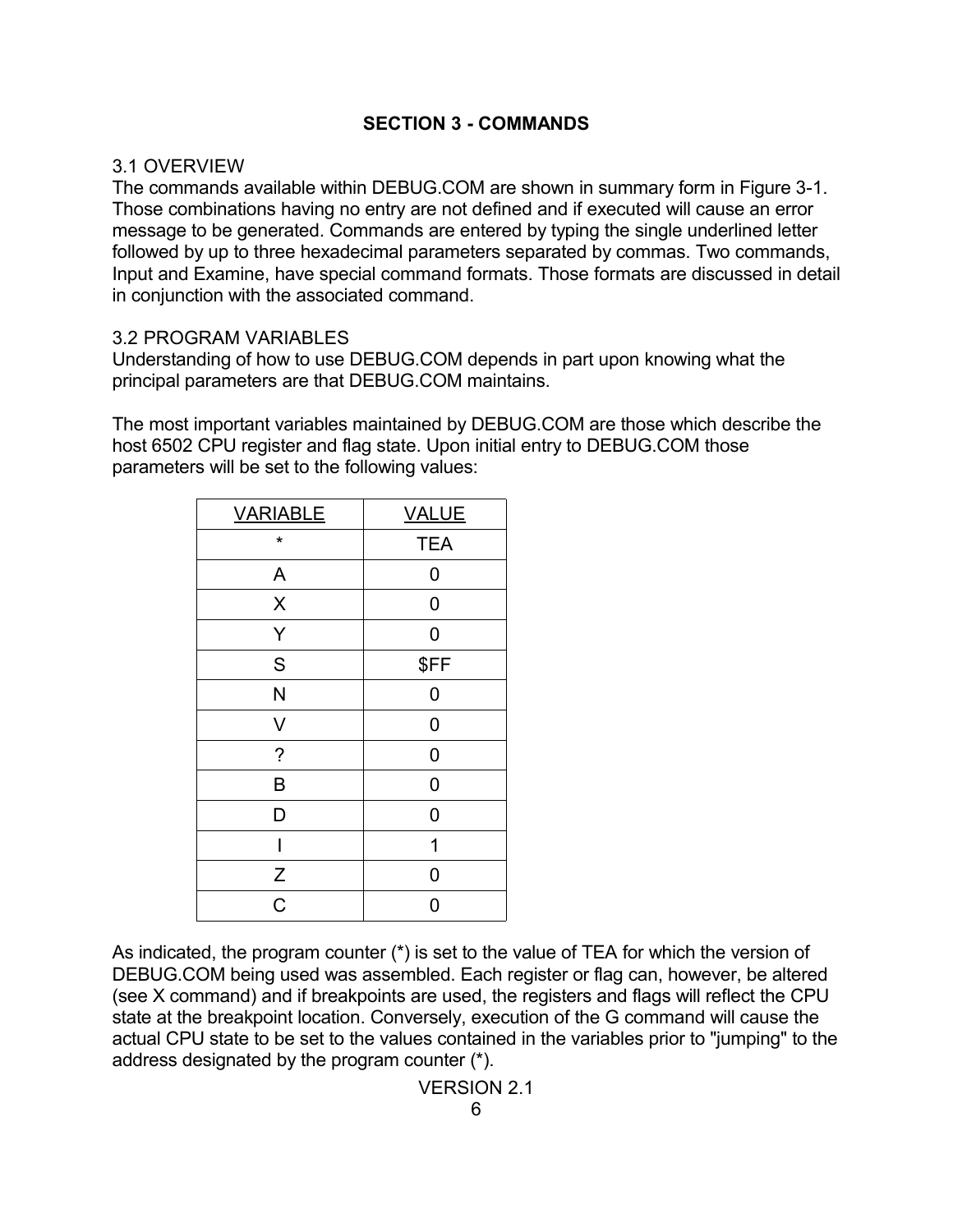The second variable of interest to the user is a pointer into the system memory. It is this pointer which is used during the D (Display), L (List), F (Fill), and S (Substitute) command to view or modify memory. It is not the same as the program counter (\*) and thus the D, L, F, and S commands do not alter the program counter and conversely the G (Go) and X (State) commands do not alter the memory pointer.

|                          | <b>NUMBER PARAMETERS</b>                                                                                                  |                                                                       |                                                                        |                                                                       |
|--------------------------|---------------------------------------------------------------------------------------------------------------------------|-----------------------------------------------------------------------|------------------------------------------------------------------------|-----------------------------------------------------------------------|
|                          | <b>NONE</b>                                                                                                               | 1                                                                     | $\overline{2}$                                                         | $\overline{2}$                                                        |
| <b>Display</b>           | Display bytes @<br>current pointer                                                                                        | Set pointer to (1)<br>and display bytes                               | Display bytes from<br>$(1)$ through $(2)$                              |                                                                       |
| Eill                     |                                                                                                                           |                                                                       |                                                                        | Fill (1) through (2)<br>with $(3)$                                    |
| $\overline{\mathsf{Go}}$ | Execute @ current<br>PC                                                                                                   | Set PC to (1) and<br>execute                                          | Set PC to (1), set<br>breakpoint $@(2),$<br>and execute                | Set PC to (1), set<br>breakpoints @ (2)<br>and $(3)$ , and<br>execute |
| <b>Input</b>             | <b>UFN</b><br>(filename.type)                                                                                             |                                                                       |                                                                        |                                                                       |
| List                     | Disassemble<br>instructions @<br>current pointer                                                                          | Set pointer to (1)<br>and disassemble<br>instructions                 | Disassemble<br>instructions from<br>$(1)$ through $(2)$                |                                                                       |
| Read                     | Read file                                                                                                                 | Read file with<br>$offset = (1)$                                      |                                                                        |                                                                       |
| Substitute               | Enter bytes<br>beginning at<br>current pointer                                                                            | Set pointer to (1)<br>and enter bytes                                 | Set (1) to low byte<br>of $(2)$ and $(1) + 1$ to<br>high byte of $(2)$ |                                                                       |
| eXamine                  | Display CPU state                                                                                                         | Set designated<br>register or flag to<br>(1) and display<br>CPU state |                                                                        |                                                                       |
|                          | Bold boxes indicate that command format is peculiar to that instruction. Refer<br>to the command in question for details. |                                                                       |                                                                        |                                                                       |

Figure 3-1 COMMAND SUMMARY

## 3.3 BACKGROUND

The key features of DEBUG.COM are summarized below.

Prompt

The debugger prompts all command inputs with the character "-".

## **Parameters**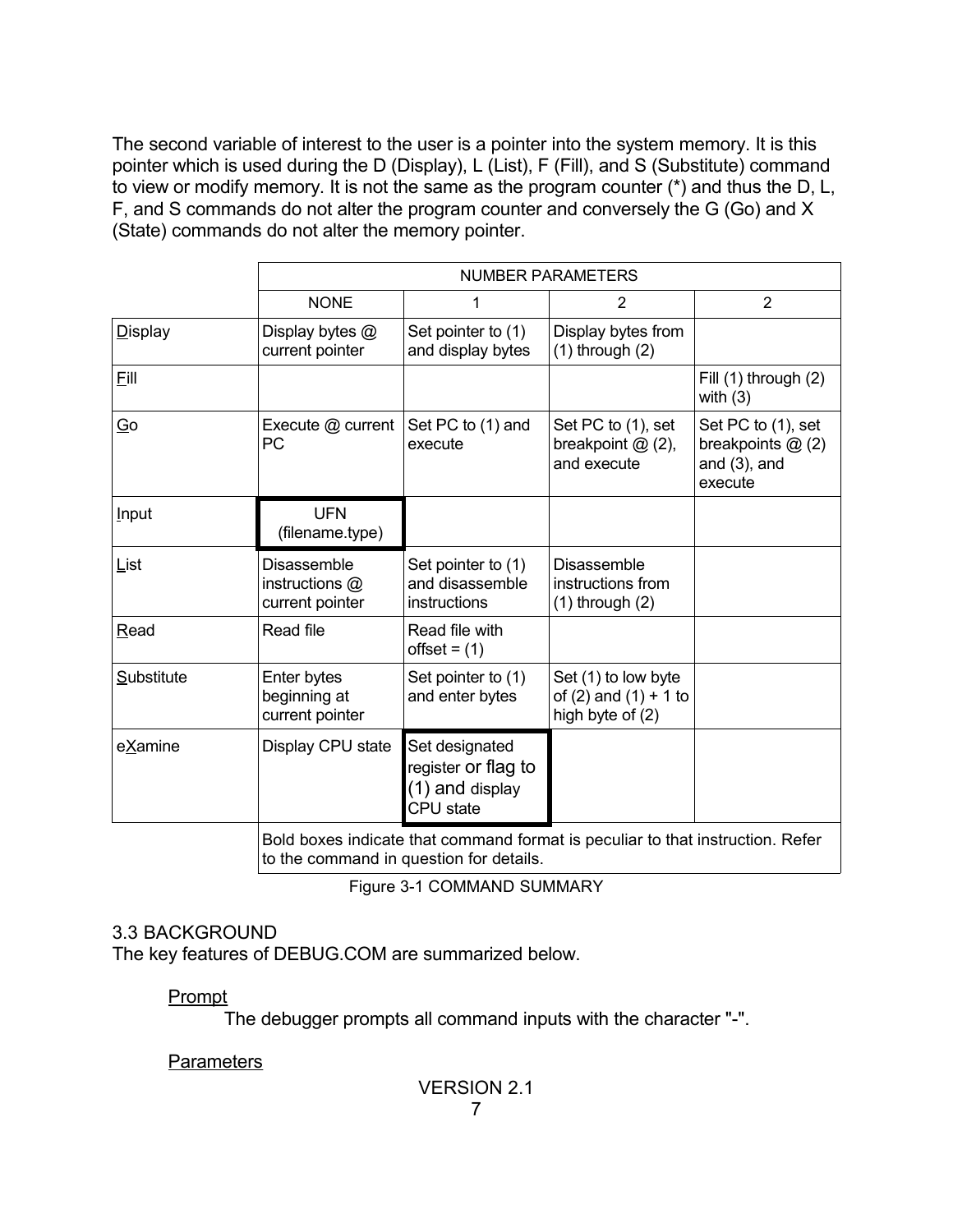For those commands which use parameters, they are entered in hexadecimal without any prefix or suffix. If multiple parameters are used each parameter is separated from the preceding parameter by a comma. Thus an entry such as

#### D200,2ef

will execute the D (Display) command with two parameters. The first parameter will be set to \$0200 and the second to \$02EF. Leading zeros need not be entered.

If more than four significant hex digits are entered such as in

### Df2cca

the command will not be executed and a "?" will be printed on the console to indicate that an error was detected. Similarly if an illegal number of parameters is entered for the command used, the command will not be executed. If a given parameter is skipped by typing a comma with no other hexadecimal entries, then the parameter is set to 0000.

### Upper Case/Lower Case

The debugger includes a case translation feature so that commands, parameters, or file designators may be entered in upper or lower case.

## **Termination**

Control is returned to the DOS/65 CCM by entering a (ctl-c) in response to the DEBUG prompt. A warm boot is executed as a result of this action and the contents of the TEA are not altered. This allows programs or data files to be altered by DEBUG and then saved using the SAVE nn UFN command in CCM.

## **Editing**

Command lines may be edited using normal DOS/65 buffered input editing characters ((ctl-r), (ctl-x), (ctl-p), (delete)).

# Output Hold

During long outputs the normal DOS/65 hold character (ctl-s) may be used to freeze the output in order to view a particular portion of the output for extended periods.

## 3.4 COMMAND DESCRIPTIONS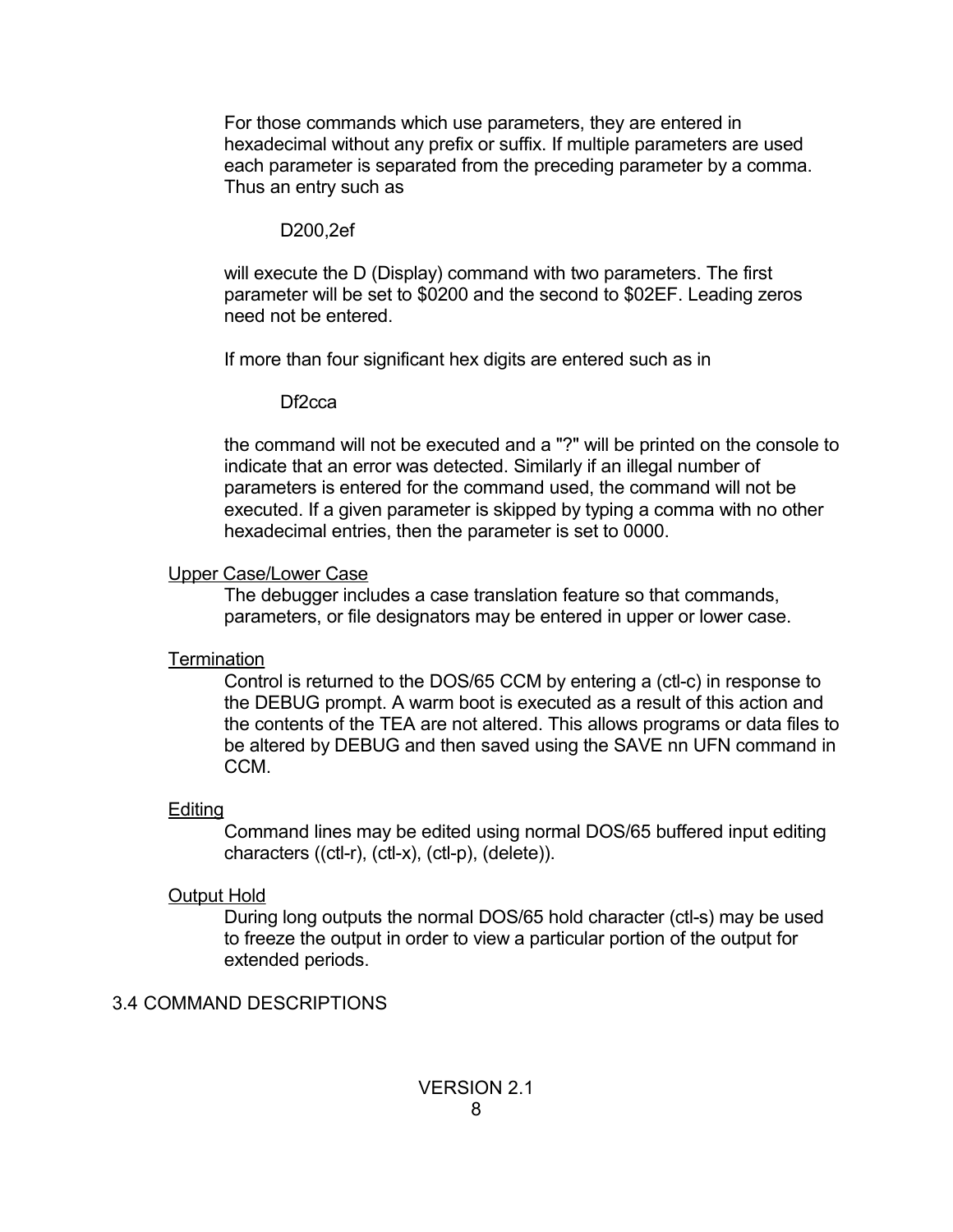## 3.4.1 GROUP 1 (FILE MANIPULATION COMMANDS)

The commands within Group 1 (I and R) provide the ability to load DOS/65 files into the TEA for subsequent modification and testing.

## 3.4.1.1 I (INPUT)

The I commands allows the user to construct a File Control Block (FCB) for any DOS/65 file. This command does not actually read the file.

The I command is unique in that, while it can have no hexadecimal parameters, it must be followed by a DOS/65 unambiguous file name (UFN). That UFN can also include a drive specification if the desired file is located on a drive other than the default drive. The UFN must meet the DOS/65 standards and thus can not contain illegal characters or spaces and must have a name field of eight or fewer characters and a type field of three or fewer characters. The UFN can be separated from the I (or i) command letter by one or more spaces. The following are examples of legal I commands:

i test.com I a:test.kim i .b

The following are examples of illegal I commands:

| $\frac{1}{1}$ * | not a UFN      |  |
|-----------------|----------------|--|
| i a b.com       | embedded space |  |
| i k:test.kim    | illegal drive  |  |
| I testfileO     | UFN too long   |  |

# 3.4.1.2 R (READ)

The R command reads the UFN previously specified by an I command into memory. If the type field of the UFN is COM then the file is assumed to be a machine language file with an implied origin at the beginning of the TEA. For all other types of files DEBUG.COM assumes that the file is an object code file consisting of object code records of the form normally generated by the DOS/65 assembler. While these files are normally of type KIM, DEBUG.COM, treats all files which are not of type COM as "KIM" files. For these files the actual load address is specified by the address field of each record.

# 3.4.1.2.1 R WITH NO PARAMETERS

If the R command is used without any parameters, COM files are loaded at the start of the TEA. As discussed above all other files are loaded at the address specified by the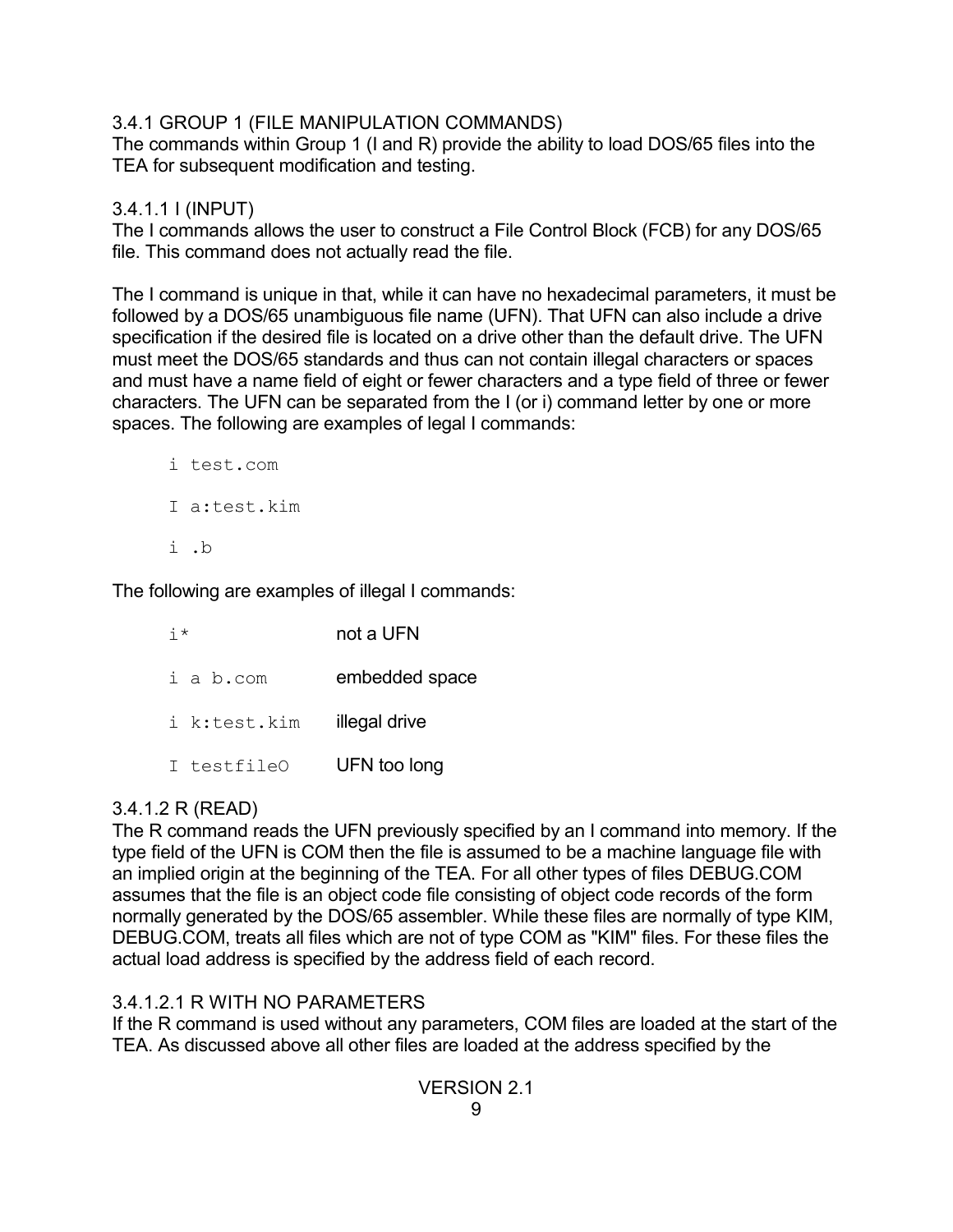address field of each record.

# 3.4.1.2.2 R WITH ONE PARAMETER

If a single parameter is used with the R command, it is used as an offset for the load address. For COM files, the first load address will thus be TEA + parameter. Since the addition is done as a 16 bit addition and any carry is ignored the effective load address can be anywhere within the 6502 addressing range.

## NOTE

Data can be loaded to any location above \$200 and below the start of DEBUG.

The following examples illustrate how the offset works for COM files.

| <u>TEA</u> | <b>PARAMETER</b> | <b>LOAD ADDRESS</b> |
|------------|------------------|---------------------|
| \$2000     | E200             | \$200               |
| \$200      | 1000             | \$1200              |
| \$200      |                  | \$203               |

For "KIM" files, the effective load address is calculated by adding the offset to the starting address specified in each record. The following examples show how the offset works for "KIM" file.

| <b>RECORD</b>   | <b>PARAMETER</b> | <b>LOAD ADDRESS</b> |
|-----------------|------------------|---------------------|
| :020200A94100EE | 103              | \$0303              |
| :02F000A02001B1 | F000             | <b>\$E000</b>       |

# 3.4.2 GROUP 2 (MEMORY EXAMINATION COMMANDS)

The commands in this group (D and L) allow the contents of memory to be examined either as bytes/characters or as machine instructions.

# 3.4.2.1 D (DISPLAY)

The D command displays the contents of the specified memory locations as both hexadecimal bytes and, if possible, as ASCII characters. The general form of the display consists of a four digit hexadecimal field showing the first address displayed followed by the memory contents in hexadecimal and then the ASCII characters (msb is ignored) represented by the memory contents. Non-printing characters are shown as the "." character. The number of bytes printed on each line is determined by the console line length specified in SIM. The following line is an example of the D output and shows how ASCII characters are printed.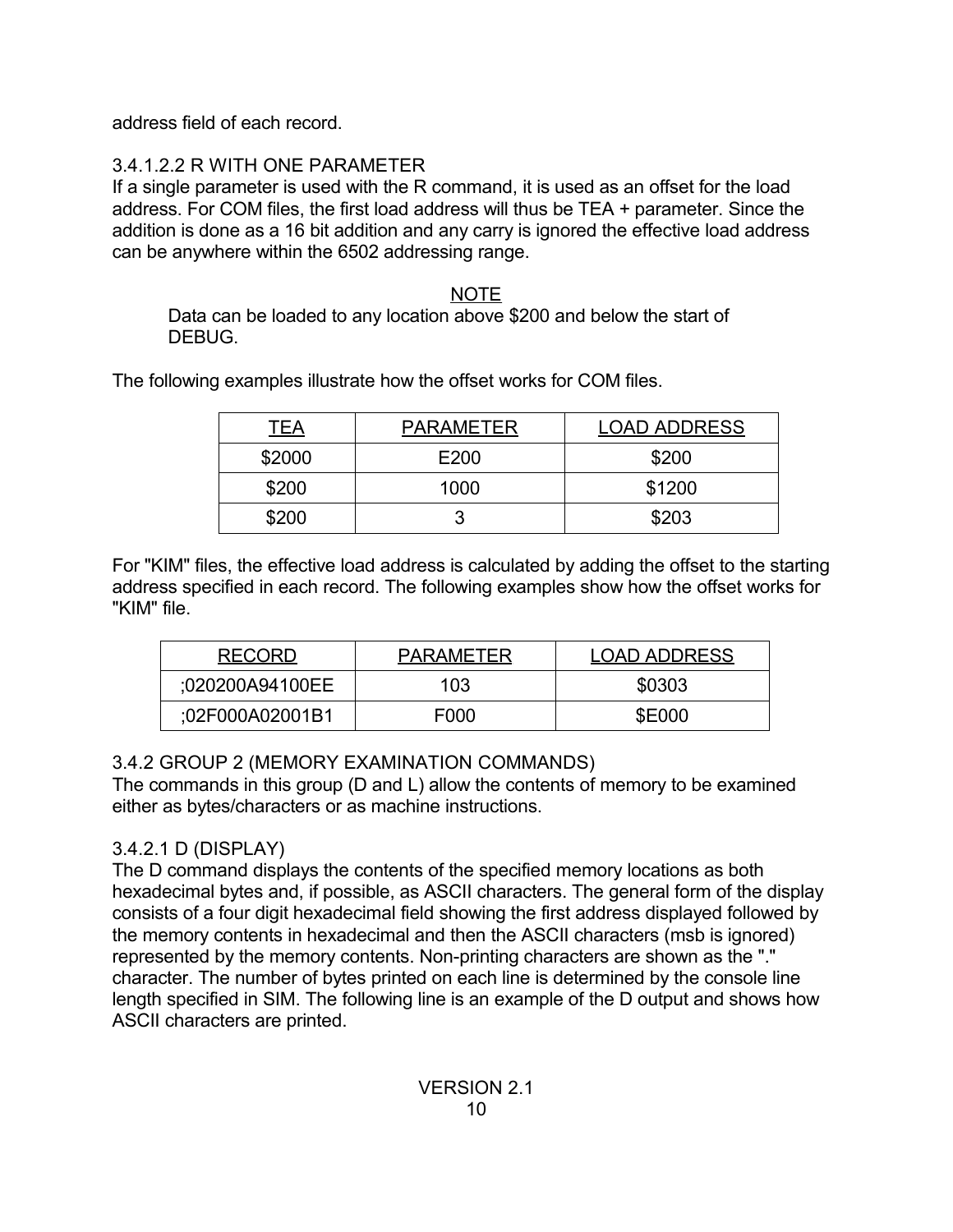

NOTE

If an attempt is made to execute a D command for which the pointer would "wrap-around" (i.e., go from \$FFFF to \$OOOO), the command will not be executed.

## 3.4.2.1.1 D WITH NO PARAMETERS

If no parameters are entered then enough bytes will be displayed to fill or almost fill the console screen. The data will begin at the current pointer. After execution the pointer will point to the byte following the last byte displayed.

## 3.4.2.1.2 D WITH ONE PARAMETER

This form of the D command functions like the D command with no parameters, however, in this case the pointer is set to the value of the parameter before the command is executed.

## 3.4.2.1.3 D WITH TWO PARAMETERS

In this case, the pointer is set to the value of the first parameter as was done for the one parameter case. The difference is that the memory contents through the address corresponding to value of the second parameter are displayed rather than only the number required to fill or nearly fill the screen as was the case previously.

## 3.4.2.2 L (LIST)

The L command lists the contents of the specified memory locations as disassembled machine language. Each line contains one instruction and its operands, if any. All illegal opcodes are printed as question marks. All operands are shown in hexadecimal. The following example shows a typical L command output:

0200 4C 00 10 JMP \$1000<br>0203 A9 15 LDA #\$15 0203 A9 15

In general the machine language shown is identical to that specified by the DOS/65 Assembler except that the operand field for accumulator mode instructions is blank rather than an A as required by the assembler.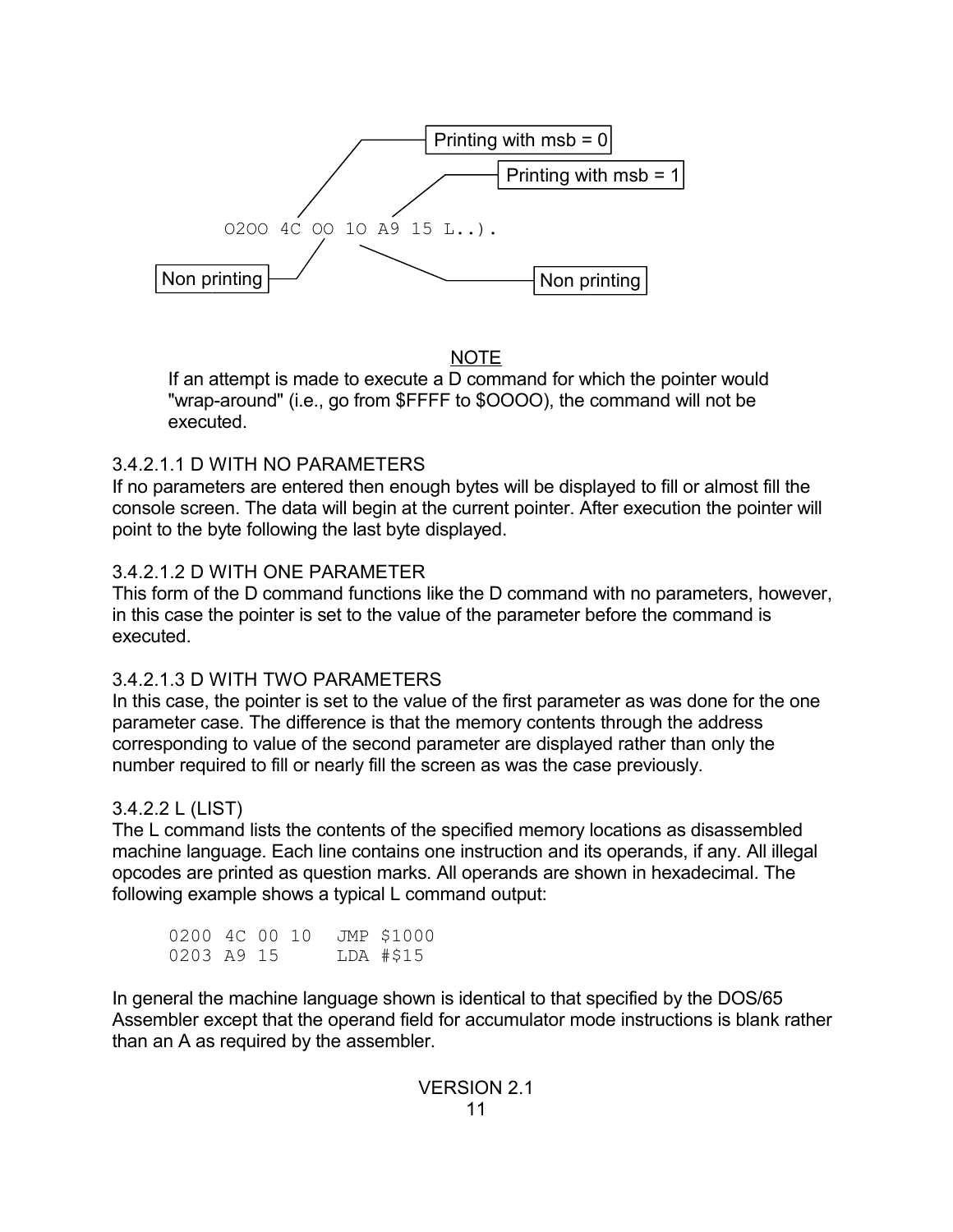### 3.4.2.2.1 L WITH NO PARAMETERS

If no parameters are used, the L command will disassemble instructions (not bytes) beginning at the current value of the pointer. Enough instructions will be disassembled to fill the screen. After completion of the operation the pointer will be set to the first byte after the last opcode/operand displayed.

## 3.4.2.2.2 L WITH ONE PARAMETER

For the L command with one parameter the pointer is set to the value of the parameter and then enough instructions are disassembled to fill the screen.

### 3.4.2.2.3 L WITH TWO PARAMETERS

Rather than disassembling a fixed number of instructions this mode of the L command will disassemble instructions from the address determined by the first parameter through the address equal to the second parameter. The value of the pointer after completion of this command will be set to the location of the byte immediately after the last instruction disassembled. If the last instruction had no operand then the pointer will be equal to (parameter #2)+1; if one byte operand then (parameter #2)+2; or if a two byte operand then (parameter #2)+3.

### 3.4.3 GROUP 3 (MEMORY MODIFICATION COMMANDS)

The commands in this group (S and F provide the ability to modify the memory contents on a word, byte, or block basis. As such, they are most useful in entering code or data values during testing of a program.

## 3.4.3.1 S (SUBSTITUTE)

The S command is the most useful memory modification command. Execution of a S command with zero or one parameter places the system into a special data entry mode. In this mode, the memory pointer and the current contents are printed and the user can modify the contents by entering two hexadecimal digits. When in this data entry mode, all digits must be entered. For example, to enter a value of \$00 the correct entry is 00, for \$0A it is 0A, and for \$11 it is 11. If the current contents are not to be modified, a "." is entered. When modification is complete a (cr) is entered. Any non-hexadecimal character (other than "." or (cr)) will also terminate the S command, however, in that case an error message will be displayed. The following example illustrates how the S command operates. The user entries are underlined.

| <b>DISPLAY</b>               | <b>BYTE AFTER EXECUTION</b> |
|------------------------------|-----------------------------|
| $-200$ 4C 20                 | 20                          |
| $-20100$ $\angle$            | O O                         |
| $-202$ 10 $F8$               | F8                          |
| $-20350 \; (\underline{cr})$ | 50                          |

Execution of the S command with two parameters functions quite differently and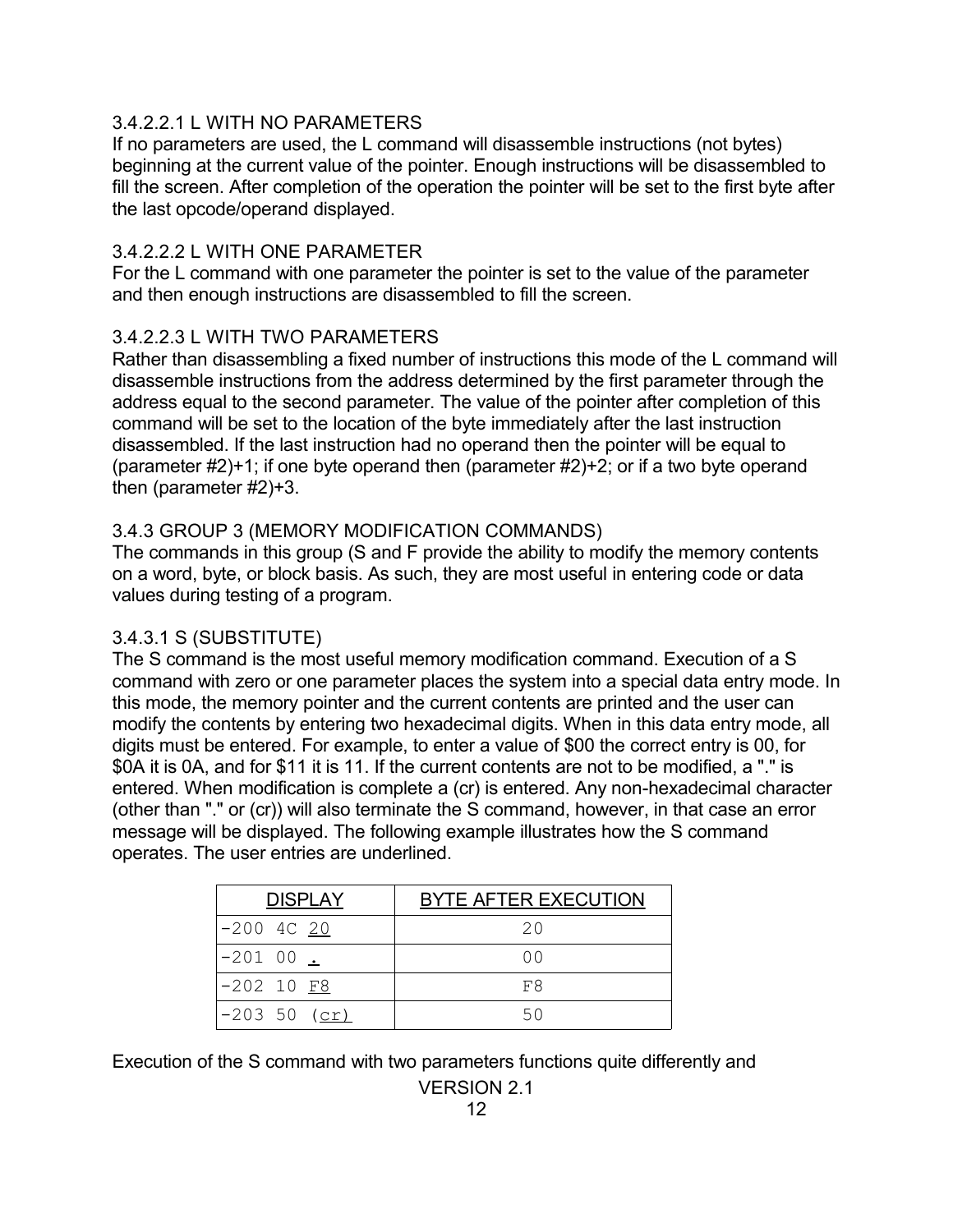will be explained below.

# 3.4.3.1.1 S WITH NO PARAMETERS

For the S command with no parameters execution is as described above. In this case the current value of the pointer is used.

# 3.4.3.1.2 S WITH ONE PARAMETER

This form of the S commands function as described above except that the pointer is set to the value of the parameter before execution is begun.

# 3.4.3.1.3 S WITH TWO PARAMETERS

This mode of the S command is a special case which allows both bytes of a word to be modified in one step. The contents of the word are set to the value of the second parameter. The location of the low order byte is the value of parameter 1 and the location of the high order byte is (parameter

1) + 1. Thus the following command

S 100, DA06

would result in the following:

| <b>LOCATION</b> | <b>CONTENTS</b> |
|-----------------|-----------------|
| 0100            | ೧೯              |
| 0101            | DА              |

The chief value of this mode of the S command is in changing JMP or JSR operands in one step. This is especially helpful, for example, if I/O vectors must be altered and if changing one byte and not the other would destroy the users ability to talk to DEBUG.

# 3.4.3.2 F (FILL)

The Fill command has only one mode and requires three parameters to be entered. The action taken is to fill the memory locations from Parameter 1 through Parameter 2 with the value of Parameter 3. The value of Parameter 3 must be in the range 00 through FF or an error will be detected.

The following command is an example of the Fill command

F 200, 20F, 1A

In this case the contents of location \$200 through \$20F will be set to \$1A.

At the conclusion of execution the pointer will be set to the value of the second parameter.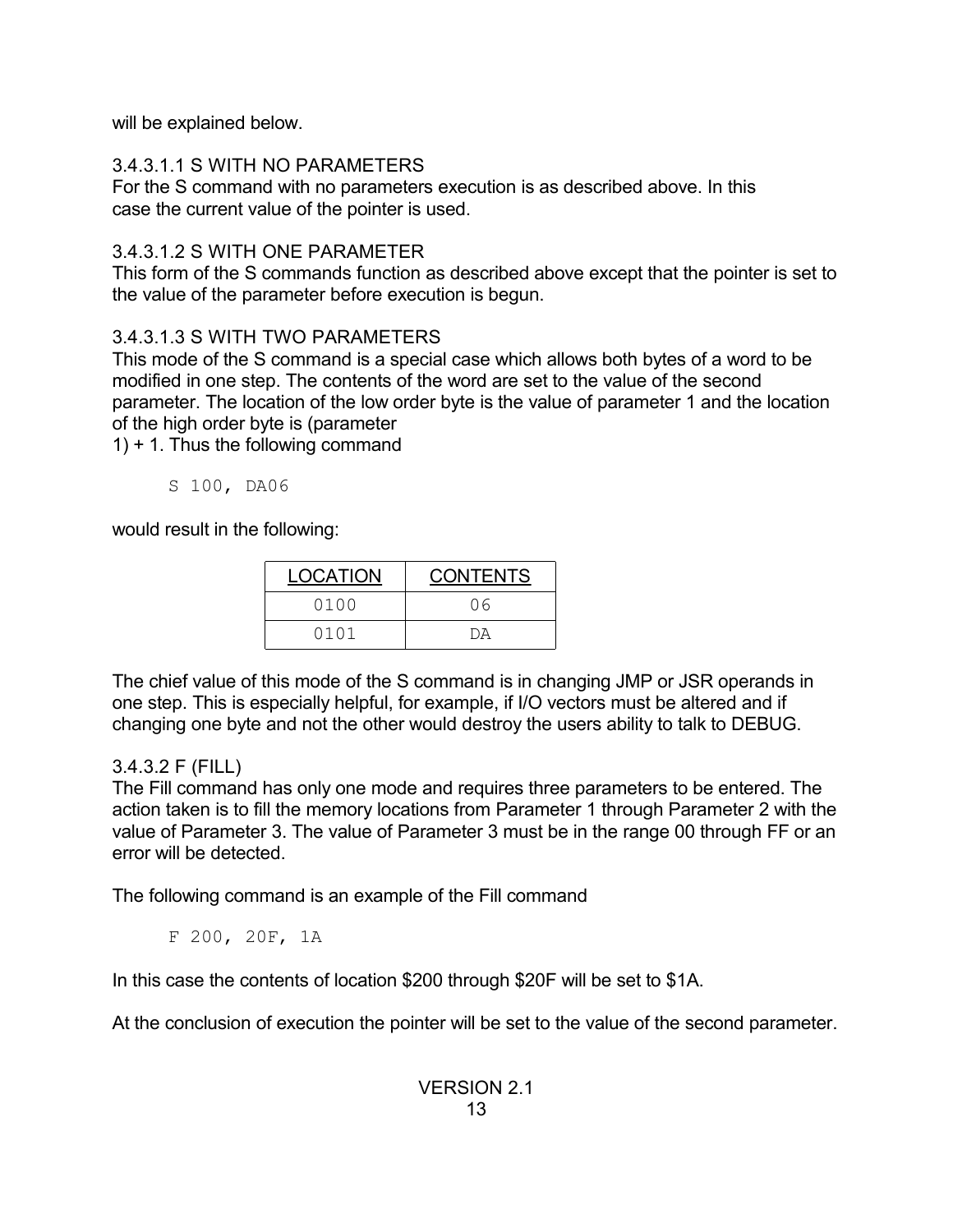#### NOTE

If the pointer "wraps-around"; i.e., goes from \$FFFF to \$0000, during execution of a F command, then execution will halt with the last location "filled" being \$FFFF.

### 3.4.4 GROUP 4 (CPU STATE COMMANDS)

The eXamine command is a powerful and useful command for program debugging. It can be used either to display the CPU state or to modify the CPU state. The discussion in Section 3.2 pointed out that DEBUG.COM maintains a set of CPU state registers. The significance of that fact is that upon execution of a G command the CPU state is set equal to the contents of those registers. Similarly, if breakpoints are used then the contents of those registers are set to the value of the associated CPU register or flag at the location of the breakpoint. It is obvious that an ability to view and modify those values is useful in the debugging process.

#### 3.4.4.1 X WITH NO PARAMETERS

In this mode the CPU registers will be displayed in the following format.

\* A X Y S NV?BDIZC 0200 3A 2F 80 FF 10011011

The 16 bit program counter (\*) is displayed as four hexadecimal digits, the four 8 bit registers (A, X, Y and S) are displayed as two hexadecimal digits, and each of the bits within the processor status byte are displayed as single binary digits.

#### 3.4.4.2 X WITH ONE PARAMETER

The format used to alter a given register or bit is not the same as that used to enter a normal single parameter command. In this case the single parameter must be preceded by the register or bit designator (\*, A, X, Y, S, N, V, B, D, I, Z, or C) and an equal sign. Thus the following command

xa=3

would set A to \$03. The parameter must match the specified register or flag in terms of range. The allowable parameter ranges are:

\* 0000 through FFFF A, X, Y, S 00 through FF N, V, B, D, I, Z, or C 0 or 1

If the allowable range is exceeded, an error message will be printed and the command will not be executed.

After the specified register is set to the parameter value, the resulting CPU state is printed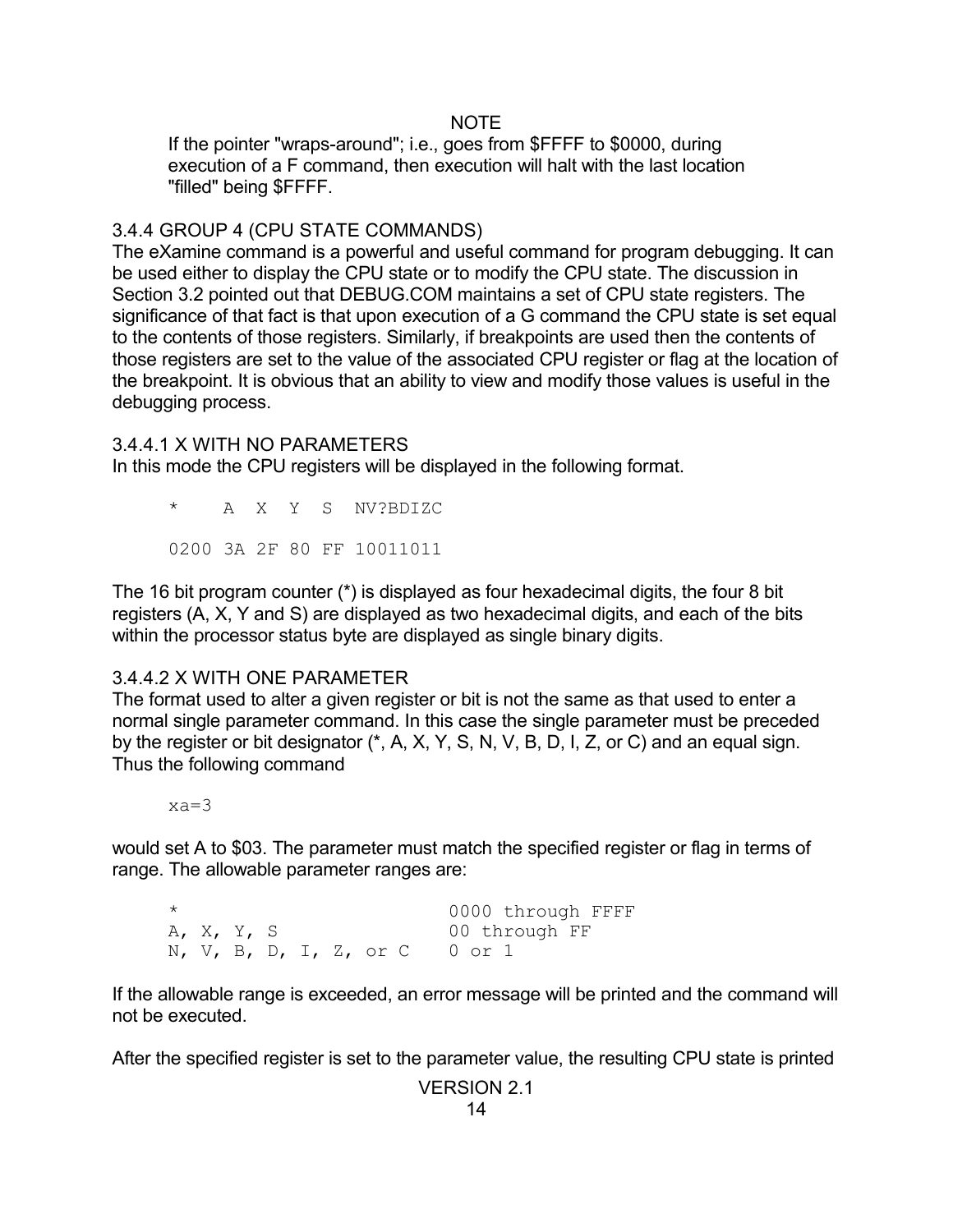as is done for the X command with no parameters.

# 3.4.5 GROUP 5 (EXECUTION COMMAND)

The single execution command available within DEBUG is the G command. This command sets the CPU registers to the current values of the CPU State registers. Variations of this command also allow the program counter (\*) to be altered prior to execution. Even more importantly, variations are available so that the user can set one or two breakpoints. If the breakpoints are encountered during execution of the program in memory, the user is returned to the DEBUG command mode and the instruction at which the break occurred is shown in disassembled form and the CPU state when the break was encountered is displayed. The following example illustrates a typical result of a G command. (Command format is explained in the following sections.)

-G 200,3FF,101F 101F 20 1A 32 JSR \$321A Display After \* A X Y S NV?BDIZC **Breakpoint @** 101F 5A 33 8F FC 10010101 **\$101F Is Encountered** 

## **NOTE**

All breakpoints are cleared upon return to DEBUG and execution may be continued by execution of another G command. If the user is not satisfied with the results, the CPU state can also be altered using the X command before program execution is continued.

# 3.4.5.1 G WITH NO PARAMETERS

This mode of the G command will cause execution of the program in memory to be initiated (or continue) at the current value of the program counter (\*). No breakpoints are set and all CPU registers are set to the contents of the CPU state registers.

# 3.4.5.2 G WITH ONE PARAMETER

With one parameter the G command is executed without breakpoints. The program counter is set to the value of the parameter and all other CPU registers are set to the values of the CPU state registers.

# 3.4.5.3 G WITH TWO PARAMETERS

For this mode of the G command a single breakpoint is set at the location determined by the second parameter. The program counter is set to the value of the first parameter except that if the value of the first parameter is zero, the current program counter is used without alteration. This allows rapid continuation after a previous breakpoint by entering a command such as

G,AC1B

which will execute at the current program counter and will set a new breakpoint at \$AC1B.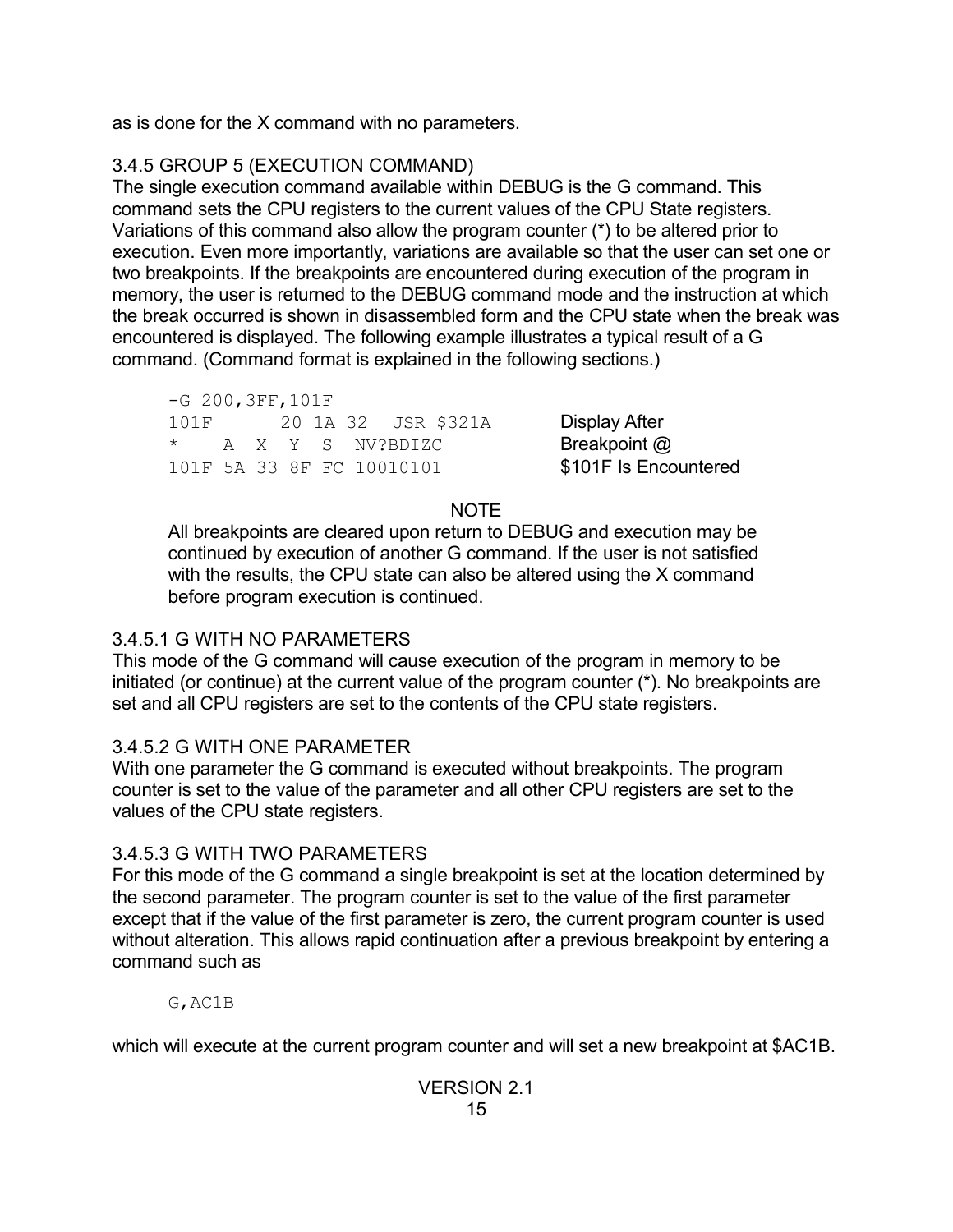# 3.4.5.4 G WITH THREE PARAMETERS

This mode of the G command functions just like the G command with two parameters except that two breakpoints are set. The first breakpoint will be set at the second parameter and the second breakpoint will be set at the third parameter.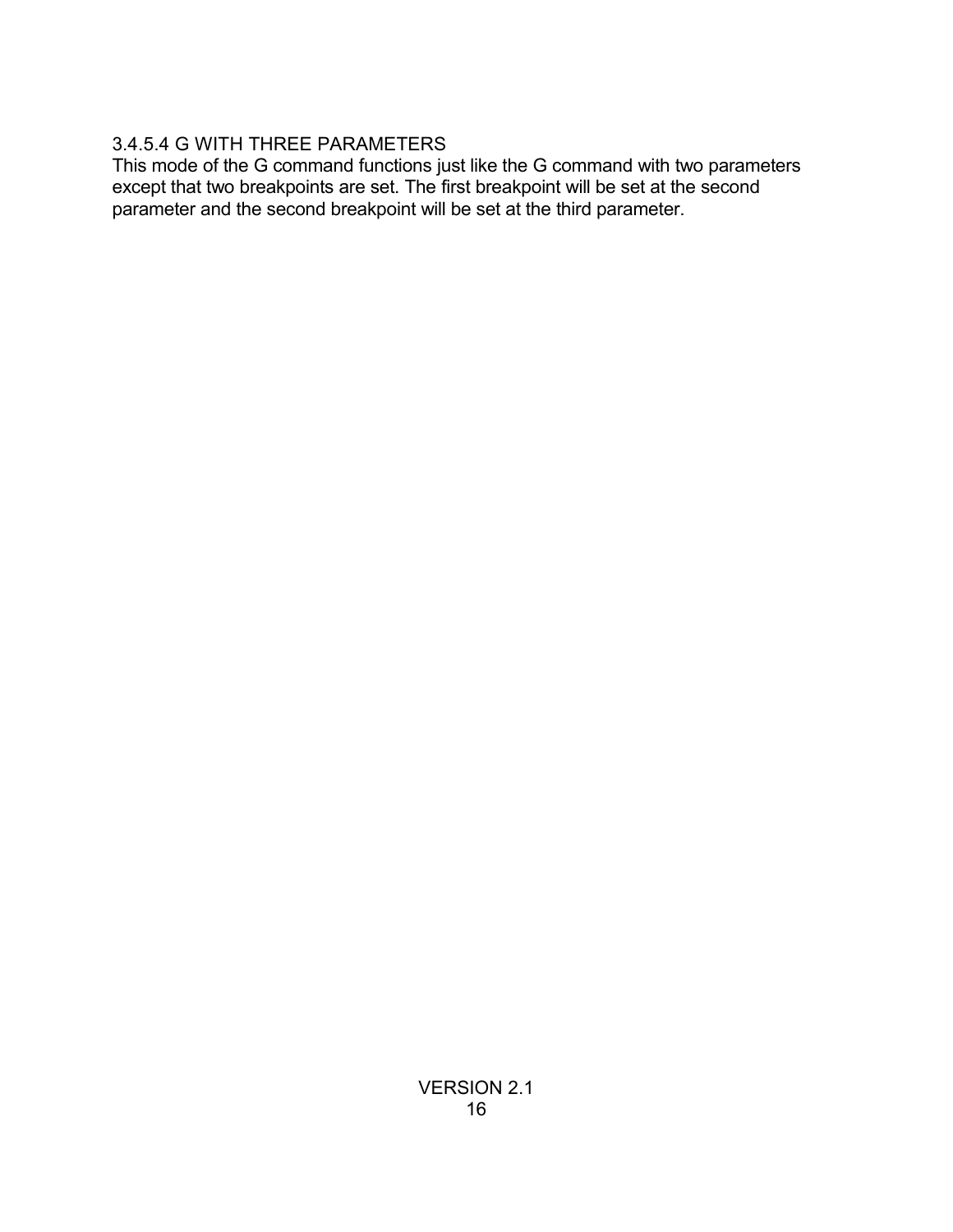## **APPENDIX A - BREAKPOINTS**

#### A.1 GENERAL

The use of breakpoints in program debugging for the 6502 is facilitated by the BRK opcode (\$00) and the IRQ/BRK vector located at \$FFFE. In most systems that vector is either in RAM or points to a JMP (\$4C) in RAM or to an indirect JMP (\$6C) for which indirect address in contained in RAM. DEBUG searches for one of those conditions at initial execution. If DEBUG finds one of those conditions it sets a flag indicating that breakpoints are allowed. At the same time, the vector or jump is set to point to a special routine in DEBUG and an appropriate message is sent to the console. If one of those conditions is not found, breakpoints are not allowed and the user is so informed. Since breakpoints can not be set in this case, the G commands which execute and set breakpoints will cause execution to occur but without breakpoints.

## *CAUTION*

*It is possible for DEBUG to enter an infinite loop if the IRQ/BRK vector is in ROM and points to a JMP ( ) for which the indirect address is in ROM. If, for example, the IRQ/BRK vector was in ROM and was set at \$F800 and if \$F800 contained a JMP (\$FFFE), i.e., a \$6C \$FE \$FF, then DEBUG would loop forever.*

## A.2 OPERATION

The functional flow which occurs after a G command is executed with breakpoints is illustrated in the pseudo-code at the end of this appendix. Note that once the user program is entered the only way that the user can normally force termination of the program is through use of such steps as a system RESET or a NMI if the system allows such action. If either of these two steps is taken it is possible that DOS/65 can be re-entered without destroying the program in memory if the user has available a monitor which can be used to execute at designated locations and if the RESET or NMI does not destroy the contents of memory. Probably the most obvious way of doing that is to go (using the monitor) to \$100 and execute that JMP. That action will cause a warm boot to occur after which the memory contents can be saved. DEBUG could then be re-executed using the saved program. This multi-step process is essential since DEBUG initially overlays the lower part of the TEA when executed. (See Appendix B)

## A.3 USER BRK OR INTERRUPT

DEBUG does not preclude use of interrupts or the BRK command by the user. Although DEBUG sets the IRQ/BRK vector (or the destination JMP) to point to the BRK handler in DEBUG, the original destination address is preserved by DEBUG. When the handler is entered due to an interrupt or a BRK, it determines whether the action was the result of a breakpoint set by DEBUG or some other action. If the cause was not due to a DEBUG set breakpoint then control is passed to the address originally set by the user in the IRQ/BRK vector (or the destination JMP). One limitation of the approach used to allow this flexibility is that the execution time of an interrupt or user BRK when running under DEBUG is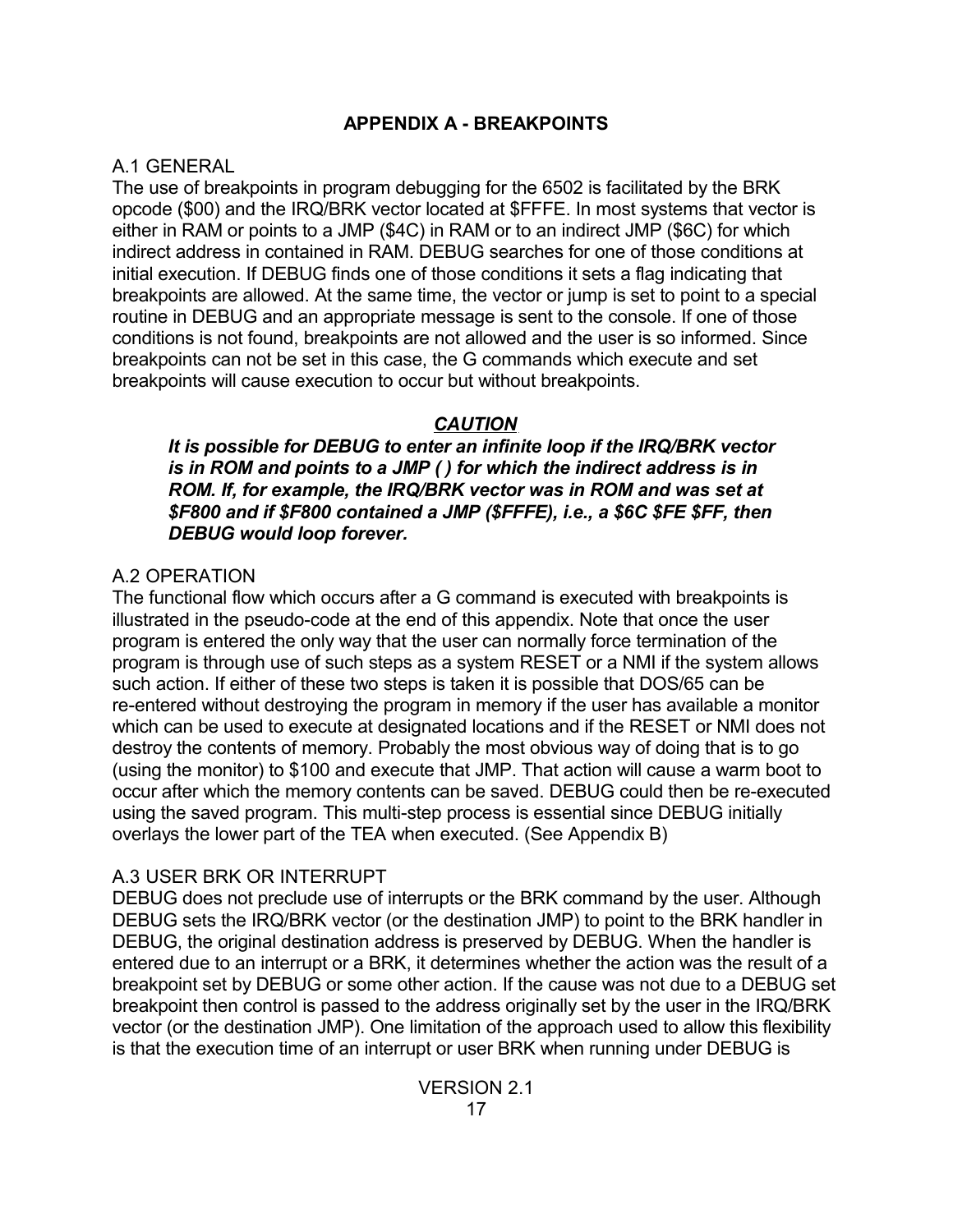significantly slower. If IRQ or BRK response time is critical, it is most likely that breakpoints should not be allowed. As discussed above DEBUG will not alter the IRQ/BRK vector (or destination JMP) if it detects that the vector is in ROM and if the destination pointed to by the IRQ/BRK vector is not a JMP.

The key to "tricking" DEBUG then is to ensure that one of the latter conditions exists when DEBUG is executed. Making the destination of the IRQ/BRK vector something other than a JMP is probably the best since even if it should be a JMP for correct operation it is easy to change it to the correct opcode (using DEBUG) before the program is executed.

## **PSEUDO-CODE**

## FLOW AFTER G COMMAND EXECUTION

IF PARAMETER 1 NOT ZERO **THEN** SET \* TO PARAMETER 1 IF BREAKPOINTS ALLOWED THEN INSERT BRK AT PARAMETER 2 AND PARAMETER 3 SET CPU FROM (\* A X Y S N V B D I Z C) JMP \*

#### USER PROGRAM

START AT \* IF BRK OR IRQ THEN JMP (\$FFFE)

## FLOW UPON BRK OR IRQ RETURN TO DEBUG

IF USER BRK OR IRQ THEN JMP USER IRQ/BRK CLEAR BREAKPOINTS SET POINTR TO \* EXECUTE L AT \* EXECUTE X WAIT FOR USER COMMAND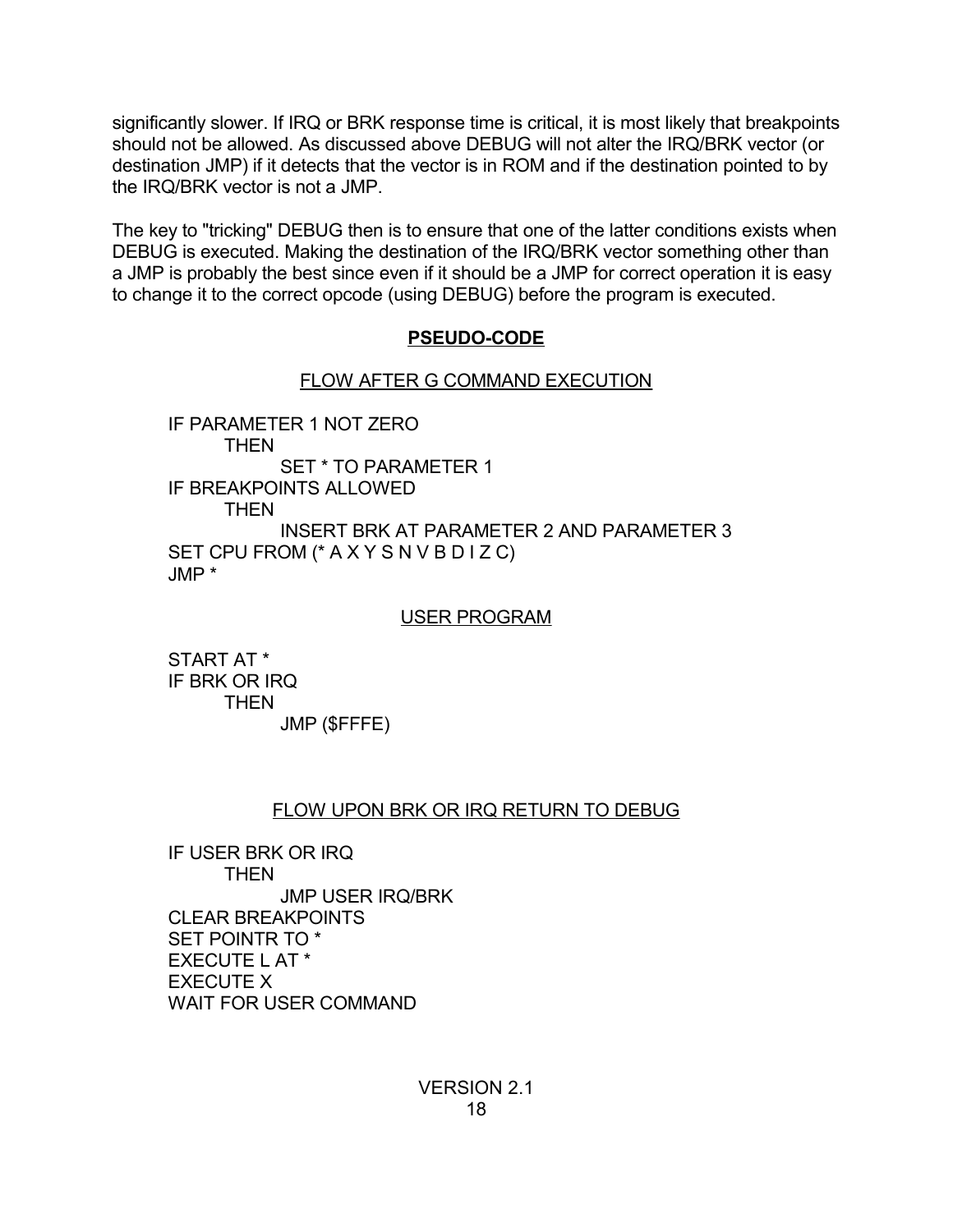# **APPENDIX B - DEBUG MEMORY USAGE**

## B.1 OVERLAY CONCEPT

DEBUG is a unique program since it is a transient which allows other transients to also be executed. This capability is realized by having DEBUG relocate itself after being loaded but before the program to be debugged is loaded. Figure B-1 shows what the system memory looks like immediately after DEBUG is loaded and what it looks like after DEBUG is relocated.

The most important aspects of this are:

- The process of loading DEBUG destroys the previous contents of the lower part of the TEA.

- DEBUG during execution replaces the CCM.

- The JMP to PEM at \$103 is modified to point to a JMP located at the beginning of DEBUG. This allows user programs which use the vector at \$103 to determine how much memory is free to function without destroying DEBUG.

## *CAUTION*

## *Free user memory will be reduced when DEBUG is running and thus there may be insufficient memory for some applications.*

## B.2 PAGE ZERO USAGE

DEBUG does use the first few bytes in page zero immediately after being loaded to accomplish the relocation. Once DEBUG is relocated and executed it does not use page zero memory.

## B.3 PAGE ONE USAGE

DEBUG uses the top few bytes of Page One for the stack and uses the lower portions of Page One for the normal DOS/65 JMP's, FCB, and buffer.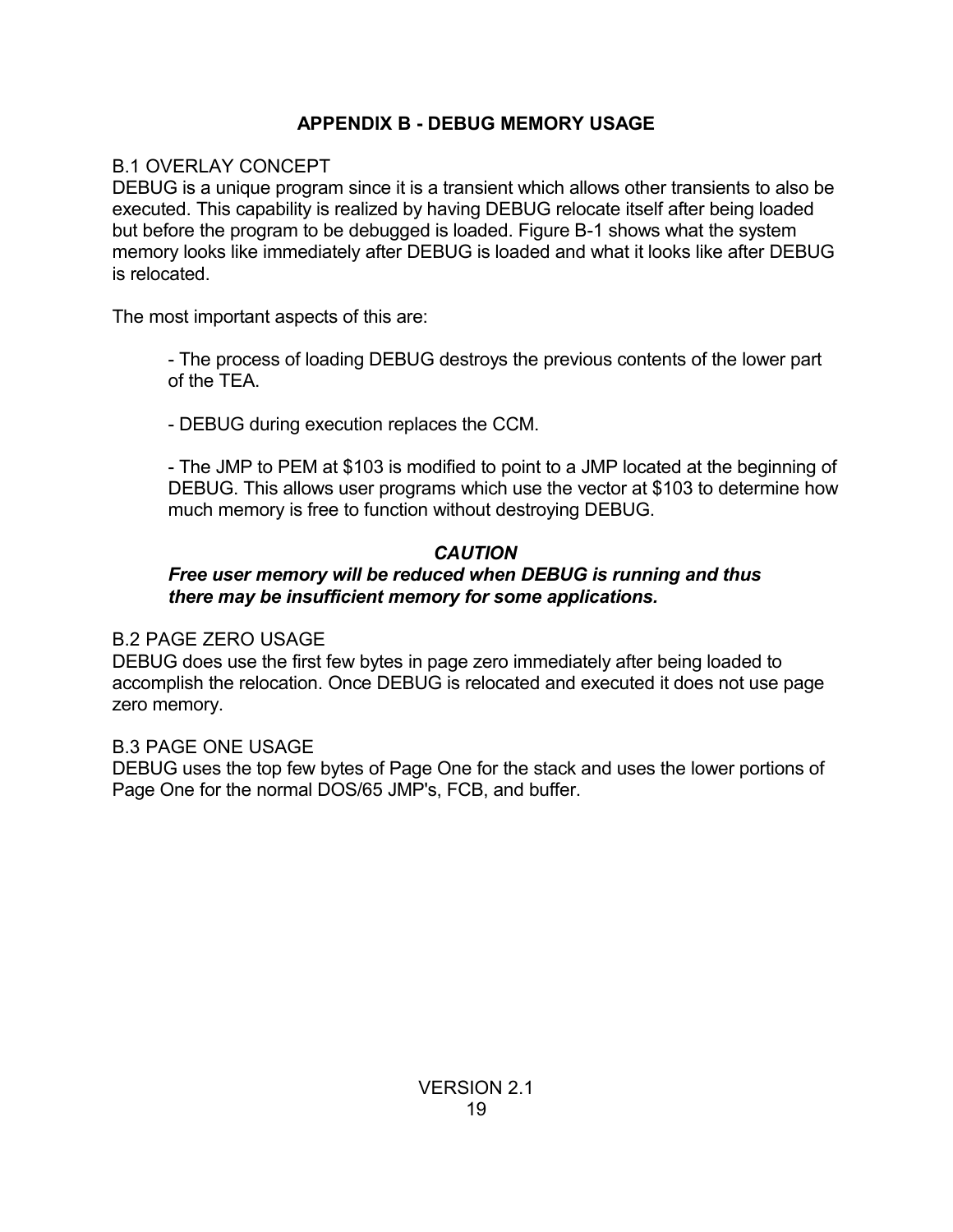|             | <b>SIM</b>            | <b>SIM</b>            |
|-------------|-----------------------|-----------------------|
|             | <b>PEM</b>            | <b>PEM</b>            |
|             | <b>CCM</b>            | <b>EXECUTE MODULE</b> |
|             |                       | <b>JMP PEM</b>        |
|             |                       |                       |
|             | <b>EXECUTE MODULE</b> |                       |
| TEA START > | <b>LOAD MODULE</b>    |                       |
| \$103 >     | <b>JMP PEM</b>        | <b>JMP EXECUTE-3</b>  |
| \$100 >     | JMP SIM+3             | JMP SIM+3             |
|             | <b>AS LOADED</b>      | <b>EXECUTING</b>      |
|             |                       |                       |

DEBUG MEMORY MAP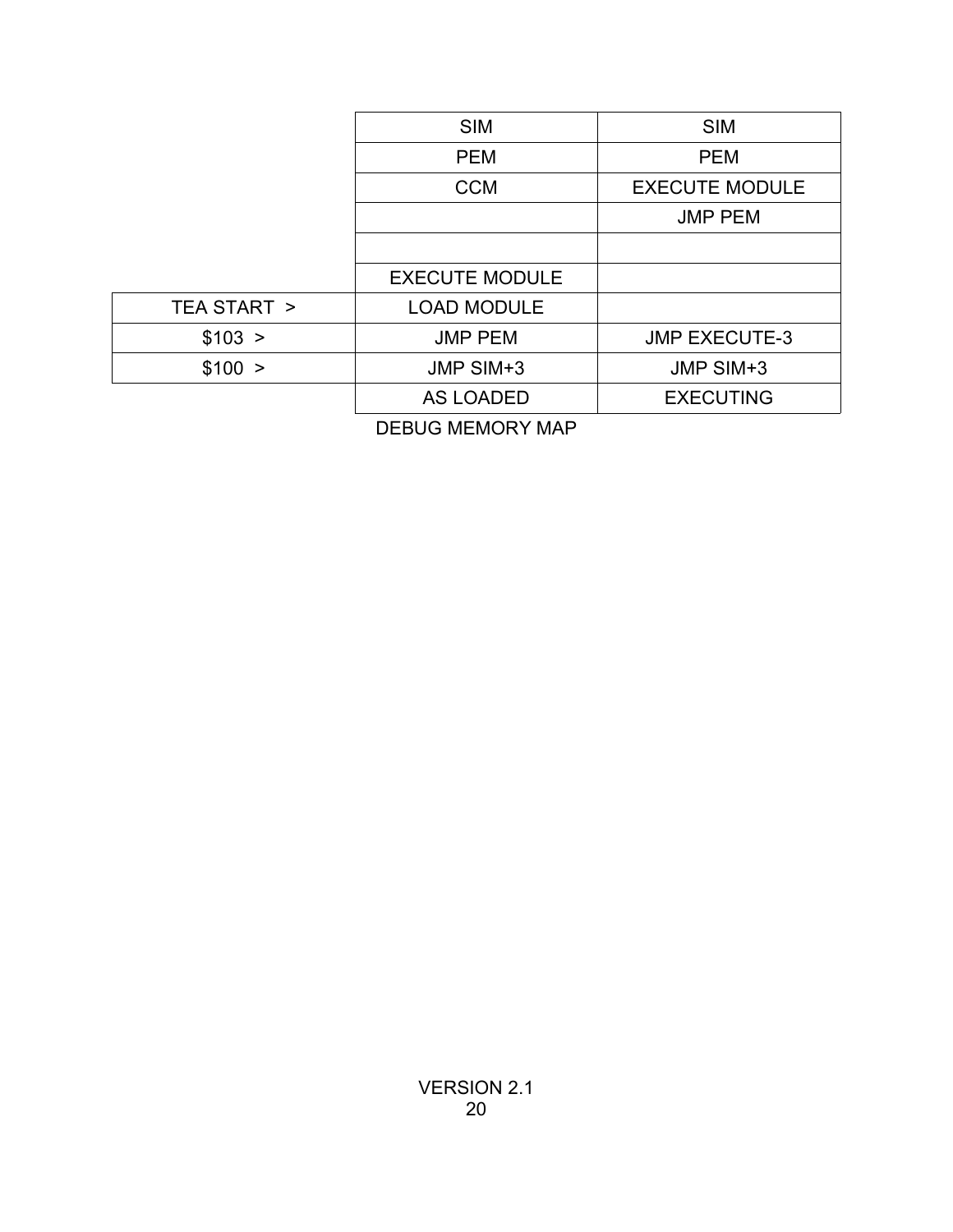## **APPENDIX C - INTERRUPTS UNDER DEBUG**

Problems may be evident when using DEBUG.COM with programs which alter the IRQ/BRK vector or the JMP pointed to by that vector. At initial execution DEBUG.COM alters either the vector or the JMP so that breakpoints can be used. Because of that, a program which is run under DEBUG can not then alter the vector or JMP. If either is altered, strange things will happen when trying to run DEBUG with breakpoints.

There is a way around the problem. DEBUG does preserve whatever was in the vector or JMP when it is executed and then will allow a user interrupt routine to be executed after determining that the interrupt was not due to a DEBUG set breakpoint. The trick then is simply to make sure that the vector or JMP is set to the correct location before executing DEBUG. A short program could be written to do that or the program to be debugged could be used with an appropriate dummy exit inserted to kill execution after the vector or JMP is set. When the program to be debugged is executed under DEBUG, the code which sets the vector or JMP should be bypassed.